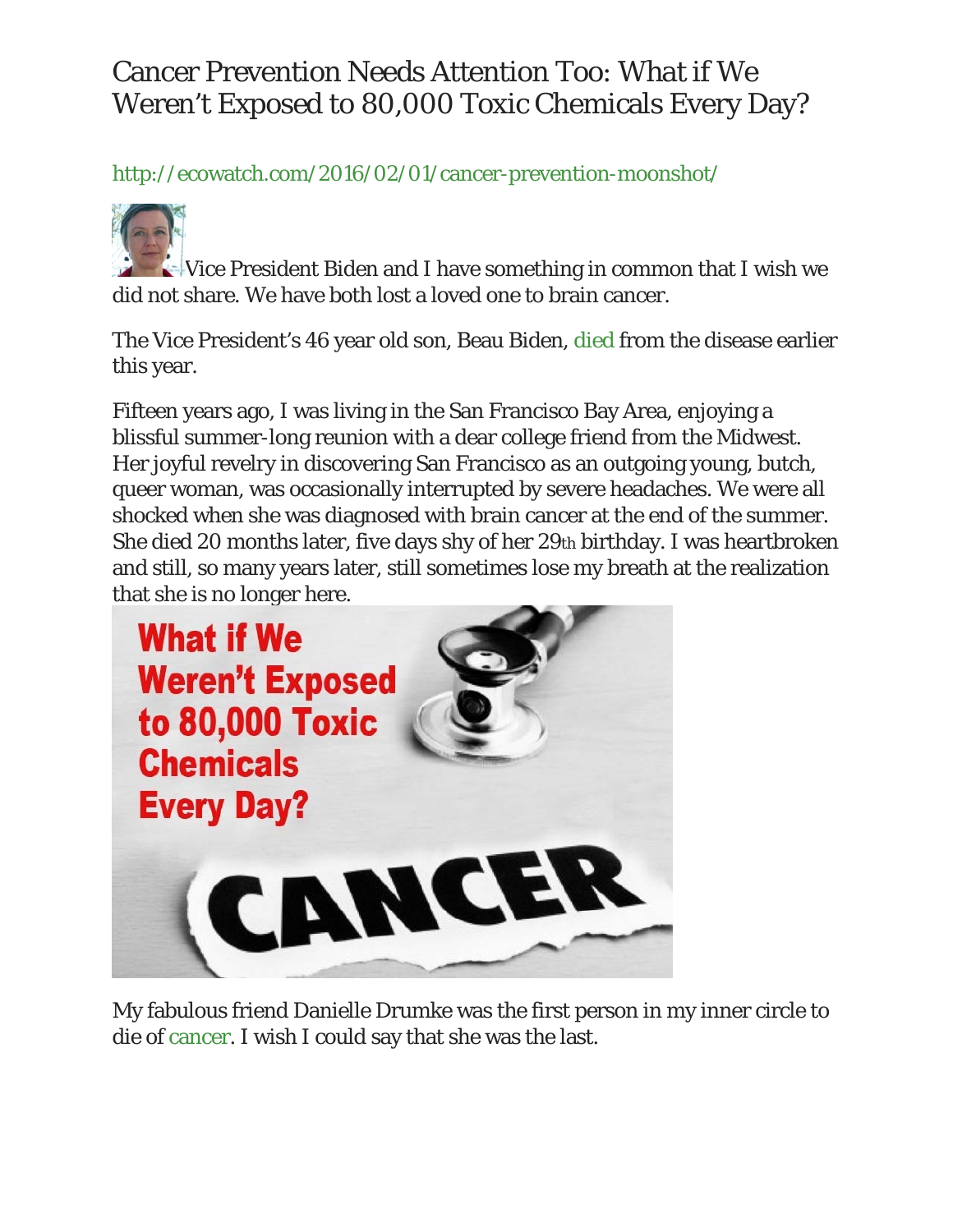As the first meeting of the government's new "moonshot" initiative on cancer convened today, headed up by Vice President Biden, I'm reflecting on what could come of this initiative—and what's missing from its framework.

According to the National Cancer Institute, nearly 1.7 million people in the U.S. are diagnosed with cancer each year. Approximately 600,000 people die of cancer. It's estimated that one in two men and one in three women will experience cancer in their lifetimes.

Though there have been a handful of dramatic advances for some cancers in recent years, many other cancers lag behind with few treatment options. In the more than 40 years since President Richard Nixon launched the War on Cancer, cancer treatments have moved beyond radical surgeries and megadose chemotherapies to include new, less-damaging chemotherapy regimens and also new targeted therapies for some cancers.

Unfortunately, many of these systemic treatments are highly toxic, taking both an immediate and all too often a long-term toll on the health and well-being of cancer patients. Anyone who has experienced or supported a loved one through common treatments for cancer is familiar with the terrible physical effects. Some of these—such as mouth sores and diarrhea—people experience while in treatment, and others—like heart disease—they may not experience until years later.

The millions of cancer patients undergoing treatment desperately need more effective, less toxic and less costly treatments. And my sincere hope is that we will see major advancements, especially for the most lethal cancers, with new treatments which extend and improve overall survival and do not come at the cost of serious, even life-threatening, side effects or bankruptcy.

I wish there had been this option for my friend Danielle, and for my loved ones who have been diagnosed with cancer in the years since she died.

Like so many people diagnosed with cancer, Danielle couldn't help but ask "Why?" Why her? Why did a healthy young woman develop brain cancer in her 20s?

No one knows.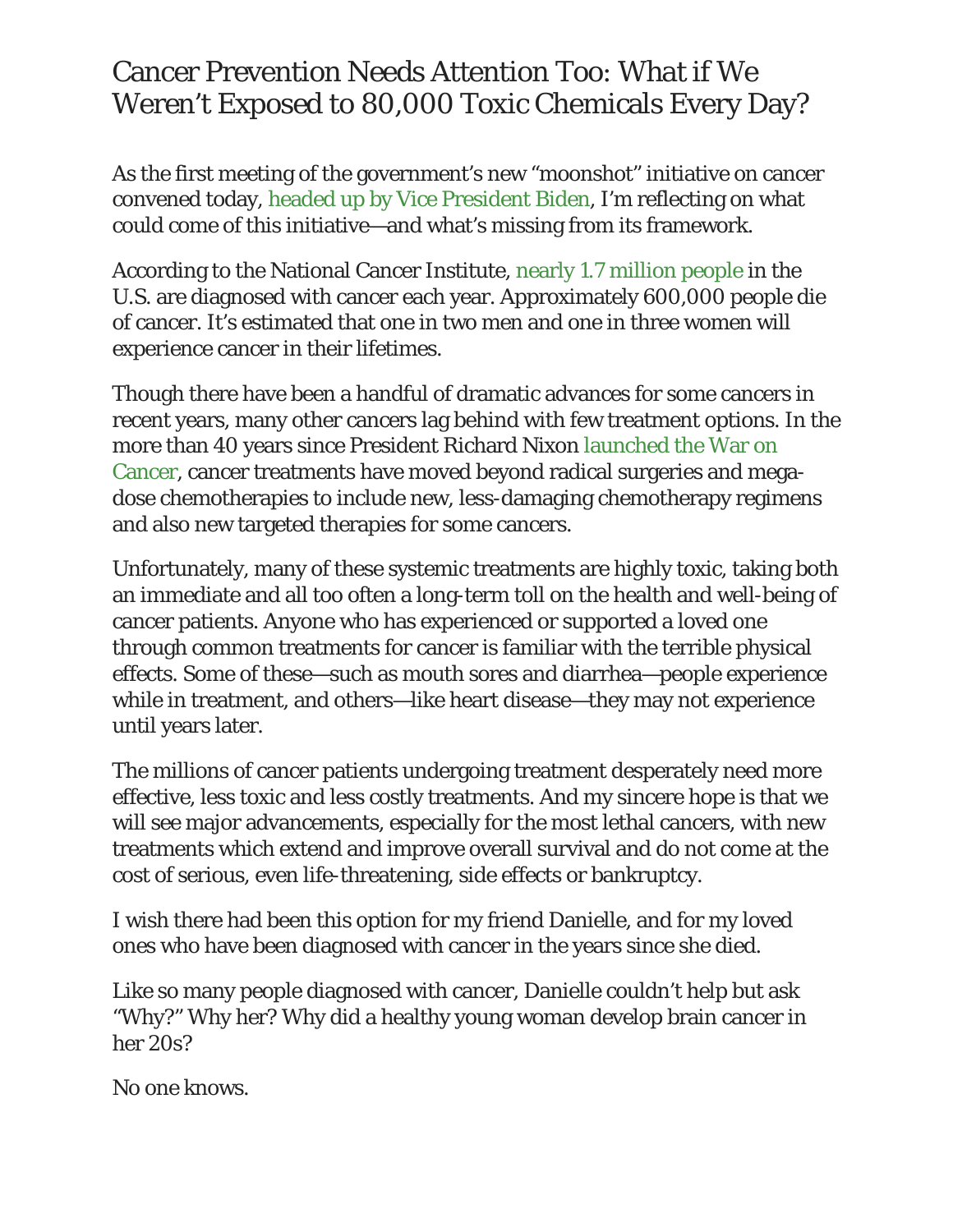Most brain tumors are unexplained, although age is thought to be a risk factor for cancer in general. Exposure to radiation is one of the only known risk factors for brain tumors, although, like many cancers, some chemicals have been linked to increased risk of brain cancer.

What we do know is that the overall incidence of cancer has been increasing in recent decades. And there is a compelling—and growing—body of evidence linking this troubling trend to toxic chemicals in our daily environments: carcinogens in our air and water, hormone disruptors in our food packaging and personal care products.

There are more than 80,000 chemicals in commercial use. Chemicals in products we all use every day. Chemicals to which we are all exposed throughout the course of our lives—no matter how much we may told to try to shop our way out of it.

The legislation "regulating" chemicals is the Toxic Substance Control Act (TSCA). I put the word regulating in quotes because when it was passed in 1976, TSCA exempted about 60,000 chemicals from testing for safety. And in the 40 years since TSCA was passed, only 200 chemicals have been tested for human safety. Out of these, only five chemicals have ever been restricted due to their harmful impact on human health.

The conclusion is not that we have about 80,000 harmless chemicals on the market; the shameful truth is that our regulators and legislators have been asleep at the wheel while we've all been exposed to countless toxic chemicals linked to cancer and other health problems.

Even those chemicals which are widely recognized to be harmful to human health have proven extremely hard to limit. To put things in perspective, the U.S. Environmental Protection Agency tried to use TSCA to restrict asbestos 20 years ago and failed. It hasn't tried since. And the law has never been updated since its passage in 1976.

The prevalence of chemical exposures and the gaps in our regulatory system cannot be ignored in the context of rising cancer rates more broadly. The same chemicals that can increase the risk of cancer are also thought to be linked to